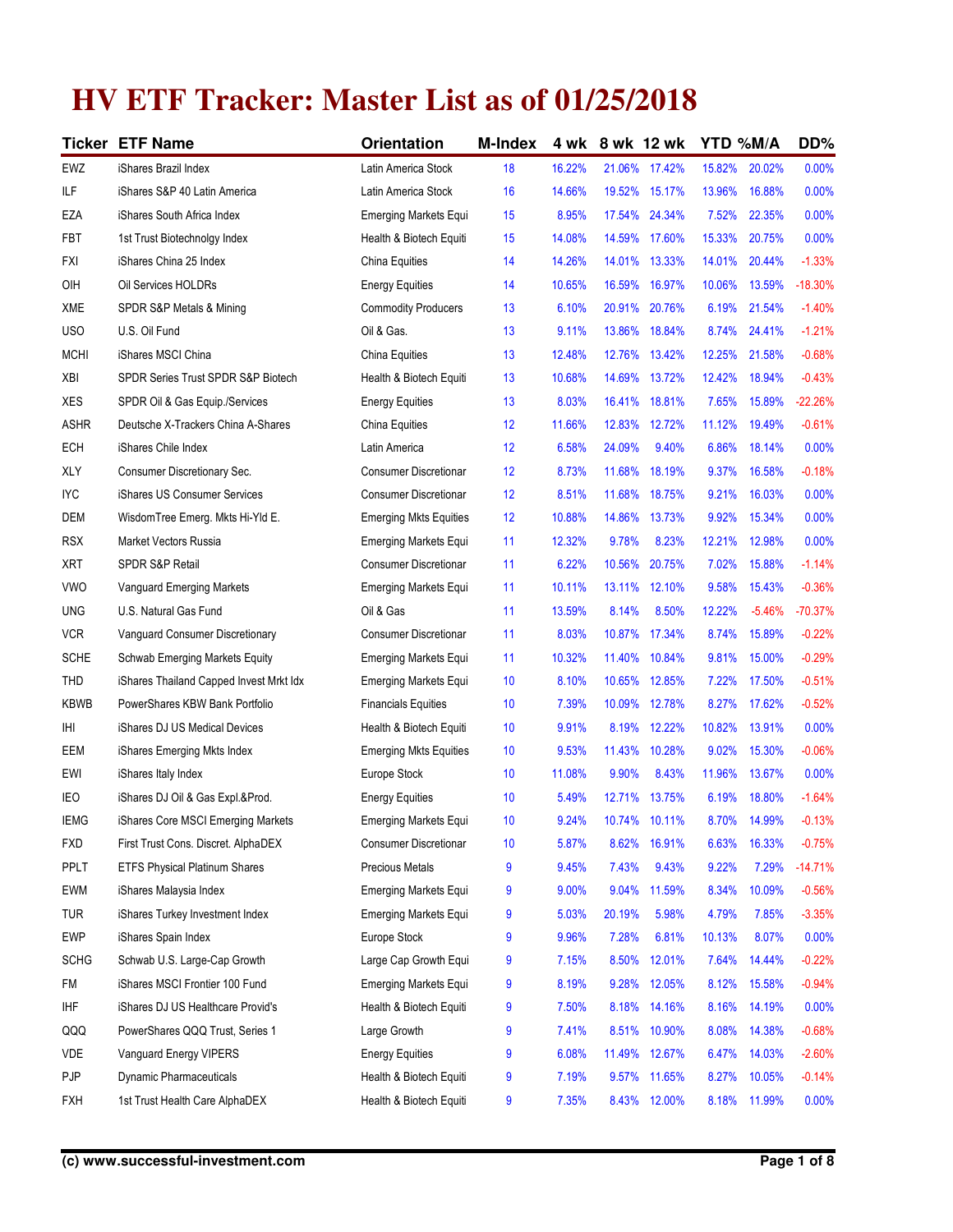| Ticker      | <b>ETF Name</b>                              | <b>Orientation</b>             | <b>M-Index</b> | 4 wk   | 8 wk 12 wk |        | YTD %M/A |        | DD%      |
|-------------|----------------------------------------------|--------------------------------|----------------|--------|------------|--------|----------|--------|----------|
| <b>MTUM</b> | iShares Edge MSCI USA Momentum Factores      | All Cap Equities               | 9              | 7.97%  | 8.39%      | 11.25% | 8.58%    | 17.31% | 0.00%    |
| <b>IYH</b>  | Dow Jones US Healthcare                      | Specialty-Health               | 9              | 7.74%  | 7.46%      | 10.86% | 8.48%    | 11.42% | 0.00%    |
| <b>IYG</b>  | Dow Jones US Financial Serv's                | Specialty-Financial            | 9              | 7.07%  | 9.64%      | 12.64% | 7.73%    | 18.40% | $-0.21%$ |
| <b>IYE</b>  | Dow Jones US Energy                          | Specialty-Natural Res.         | 9              | 6.04%  | 11.25%     | 12.55% | 6.28%    | 13.84% | $-1.95%$ |
| <b>RPG</b>  | Guggenheim S&P 500 Pure Growth               | Large Growth                   | 9              | 7.96%  | 7.60%      | 10.47% | 8.71%    | 14.34% | $-0.19%$ |
| XLV         | Health Care Select SPDR                      | Health & Biotech Equiti        | 9              | 7.72%  | 7.36%      | 10.71% | 8.38%    | 11.01% | 0.00%    |
| <b>XLF</b>  | <b>Financial Select Sector</b>               | <b>Financial Equities</b>      | 9              | 6.55%  | 8.83%      | 11.38% | 7.31%    | 16.77% | $-0.20%$ |
| <b>XPH</b>  | <b>SPDR Pharmaceuticals</b>                  | Health & Biotech Equiti        | 9              | 6.29%  | 8.42%      | 15.25% | 7.17%    | 9.20%  | $-2.16%$ |
| <b>XLE</b>  | <b>Energy Select Sector</b>                  | <b>Energy Equities</b>         | 9              | 6.38%  | 11.56%     | 12.57% | 6.68%    | 14.07% | $-1.20%$ |
| VHT         | Vanguard Health Care                         | Health & Biotech Equiti        | 9              | 7.88%  | 7.71%      | 11.11% | 8.65%    | 11.55% | 0.00%    |
| <b>MGK</b>  | Vanguard Mega Cap Growth                     | Large Cap Growth Equi          | 8              | 6.97%  | 8.14%      | 11.00% | 7.41%    | 13.45% | $-0.46%$ |
| <b>IGV</b>  | iShares North American Tech-Software         | <b>Technology Equities</b>     | 8              | 8.44%  | 7.95%      | 7.69%  | 8.81%    | 14.44% | $-0.53%$ |
| <b>VOOG</b> | Vanguard S&P 500 Growth                      | Large Cap Growth Equi          | 8              | 6.63%  | 7.47%      | 10.37% | 7.18%    | 13.33% | $-0.18%$ |
| <b>VUG</b>  | Vanguard Growth                              | Large Cap Growth               | 8              | 6.60%  | 7.66%      | 10.55% | 7.09%    | 12.88% | $-0.40%$ |
| <b>FV</b>   | First Trust VL Dividend                      | Large Cap Value Equiti         | 8              | 6.59%  | 7.60%      | 9.47%  | 7.33%    | 13.34% | $-0.74%$ |
| IXC         | S&P Global Energy                            | <b>Energy Equities</b>         | 8              | 6.67%  | 9.75%      | 10.14% | 6.67%    | 14.17% | $-0.60%$ |
| IXJ         | S&P Global Healthcare                        | Health & Biotech Equiti        | 8              | 6.94%  | 6.52%      | 9.35%  | 7.42%    | 9.03%  | 0.00%    |
| ITA         | iShares DJ US Aerospace&Defense              | Industrials Equities           | 8              | 6.43%  | 8.36%      | 9.81%  | 7.05%    | 16.88% | 0.00%    |
| IGE         | iShares North American Natural Resources     | <b>Commodity Producers</b>     | 8              | 5.24%  | 10.89%     | 11.72% | 5.47%    | 12.77% | $-1.03%$ |
| <b>GNR</b>  | <b>SPDR S&amp;P Global Natural Resources</b> | <b>Commodity Producers</b>     | 8              | 6.44%  | 11.04%     | 9.98%  | 6.42%    | 15.59% | $-0.42%$ |
| AAXJ        | iShares MSCI All Country Asia ex Japan       | Asia Pacific                   | 8              | 8.22%  | 8.75%      | 8.02%  | 7.83%    | 13.98% | $-0.25%$ |
| <b>IVW</b>  | S&P 500/BARRA Growth                         | Large Growth                   | 8              | 6.69%  | 7.58%      | 10.46% | 7.18%    | 13.41% | $-0.10%$ |
| DIA         | SPDR Dow Jones Industrial Average            | Large Cap Value                | 8              | 6.30%  | 8.61%      | 12.25% | 6.62%    | 16.66% | 0.00%    |
| <b>IUSG</b> | iShares Core U.S. Growth                     | Large Cap Growth Equi          | 8              | 6.55%  | 7.37%      | 10.39% | 7.07%    | 13.31% | $-0.16%$ |
| <b>VFH</b>  | Vanguard Financials                          | <b>Financials Equities</b>     | 8              | 6.00%  | 7.67%      | 10.40% | 6.65%    | 15.27% | $-0.21%$ |
| <b>PKW</b>  | PowerShares Buyback Achievers                | All Cap Equities               | 8              | 5.65%  | 8.54%      | 11.74% | 6.15%    | 13.19% | $-0.33%$ |
| EWW         | iShares Mexico Index                         | Latin America Stock            | 8              | 10.11% | 6.56%      | 6.30%  | 8.50%    | 0.71%  | $-7.19%$ |
| <b>RPV</b>  | Guggenheim S&P 500 Pure Value                | Large Value                    | 8              | 5.67%  | 7.73%      | 12.10% | 6.20%    | 13.93% | $-0.80%$ |
| <b>GUNR</b> | FlexShares Global Upstream Natural Resources | <b>Commodity Producers</b>     | 8              | 5.61%  | 10.63%     | 9.87%  | 5.68%    | 14.05% | $-0.31%$ |
| <b>IWP</b>  | Russell MidCap Growth                        | Mid-Cap Growth                 | 8              | 6.06%  | 7.04%      | 10.77% | 6.67%    | 13.68% | $-0.08%$ |
| <b>EWJ</b>  | iShares Japan Index                          | Japan Stock                    | 8              | 7.32%  | 7.16%      | 8.72%  | 7.12%    | 13.90% | $-0.48%$ |
| <b>EWK</b>  | iShares Belgium Index                        | Europe Stock                   | 8              | 8.30%  | 7.73%      | 6.22%  | 8.04%    | 9.27%  | $-0.22%$ |
| KBE         | SPDR S&P Bank                                | Specialty-Financial            | 8              | 6.11%  | 6.87%      | 10.70% | 7.12%    | 14.30% | $-0.88%$ |
| <b>EWS</b>  | iShares Singapore Index                      | Pacific Asia/excl. Japan       | 8              | 7.95%  | 5.79%      | 8.66%  | 7.87%    | 12.19% | $-0.78%$ |
| <b>IWF</b>  | Russell 1000 Growth                          | Large Growth                   | 8              | 6.69%  | 7.90%      | 11.07% | 7.19%    | 14.59% | $-0.18%$ |
| <b>IWV</b>  | Russell 3000 Index                           | All Cap Equities               | 7              | 5.41%  | 6.62%      | 9.70%  | 5.87%    | 11.98% | $-0.08%$ |
| <b>IWB</b>  | Russell 1000 Index                           | Large Blend                    | $\overline{7}$ | 5.59%  | 6.87%      | 9.91%  | 6.02%    | 12.16% | $-0.05%$ |
| VTI         | <b>Total Stock Market VIPERs</b>             | All Cap Equities               | 7              | 5.50%  | 6.60%      | 9.72%  | 5.89%    | 12.05% | $-0.06%$ |
| VT          | Vanguard Total World Stock Index             | <b>Global Equities</b>         | 7              | 6.10%  | 7.26%      | 8.93%  | 6.28%    | 11.69% | $-0.15%$ |
| IYJ         | Dow Jones US Industrial                      | <b>Industrial Equities</b>     | 7              | 5.78%  | 7.19%      | 10.29% | 6.07%    | 13.55% | 0.00%    |
| <b>IYM</b>  | Dow Jones US Basic Mat's                     | Materials                      | $\overline{7}$ | 5.08%  | 7.66%      | 8.37%  | 5.43%    | 13.40% | 0.00%    |
| <b>IYT</b>  | Dow Jones Transportation                     | <b>Transportation Equities</b> | $\overline{7}$ | 3.17%  | 7.01%      | 12.75% | 3.56%    | 13.35% | $-3.35%$ |
| <b>IYW</b>  | Dow Jones US Technology                      | <b>Technology Equities</b>     | $\overline{7}$ | 6.06%  | 6.56%      | 7.47%  | 6.71%    | 14.15% | $-1.36%$ |
| <b>KRE</b>  | SPDR S&P Region.Banking                      | Specialty-Financial            | 7              | 5.80%  | 6.02%      | 9.91%  | 6.88%    | 13.10% | $-0.73%$ |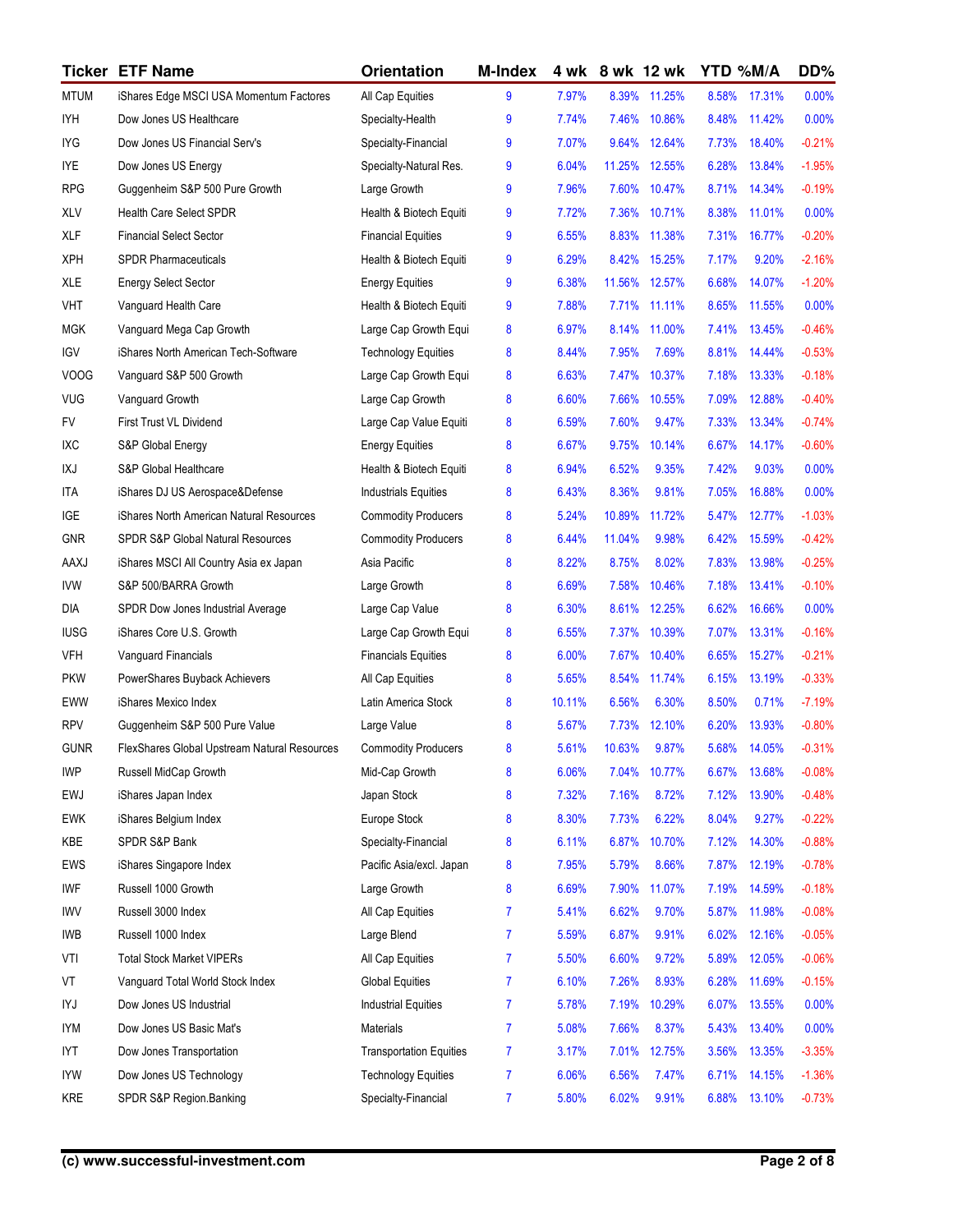|             | <b>Ticker ETF Name</b>                      | Orientation                        | <b>M-Index</b> | 4 wk  | 8 wk 12 wk |        | YTD %M/A |        | DD%       |
|-------------|---------------------------------------------|------------------------------------|----------------|-------|------------|--------|----------|--------|-----------|
| <b>MOO</b>  | VanEck Vectors Agribusiness                 | <b>Commodity Producers</b>         | 7              | 5.58% | 6.37%      | 8.39%  | 5.68%    | 12.04% | $-0.12%$  |
| <b>NOBL</b> | ProShares S&P 500 Dividend Aristocrats      | Large Cap Value Equiti             | 7              | 5.02% | 6.80%      | 11.39% | 5.20%    | 12.52% | 0.00%     |
| PDP         | PowerShares DWA Momentum Portfolio          | All Cap Equities                   | 7              | 6.18% | 6.10%      | 8.93%  | 6.78%    | 12.43% | 0.00%     |
| PEZ         | PowerShares High Yield Divi Achievers       | All Cap Equities                   | 7              | 5.23% | 7.16%      | 10.28% | 6.01%    | 13.13% | $-1.64%$  |
| PIN         | PowerShares India Portfolio                 | <b>Emerging Markets Equi</b>       | 7              | 5.64% | 9.83%      | 6.54%  | 4.96%    | 12.59% | $-47.51%$ |
| PRF         | PowerShares FTSE RAFI US 1000               | Large Cap Value                    | 7              | 4.92% | 6.65%      | 9.73%  | 5.30%    | 11.59% | $-0.03%$  |
| <b>PXF</b>  | PowerShares FTSE RAFI Developed Markets     | Foreign Large Cap Equ              | 7              | 6.73% | 7.53%      | 7.39%  | 6.59%    | 10.85% | $-0.35%$  |
| <b>VSS</b>  | Vanguard FTSE All-Wld ex-US SmCP Idx        | Foreign Small & Mid Ca             | 7              | 6.06% | 7.09%      | 7.68%  | 5.66%    | 11.09% | $-0.30%$  |
| XHB         | SPDR Series Trust SPDR Home Builders        | <b>Building &amp; Construction</b> | 7              | 3.82% | 5.52%      | 14.42% | 4.50%    | 15.17% | $-1.07%$  |
| <b>ACWI</b> | iShares MSCI ACWI                           | <b>Global Equities</b>             | 7              | 6.31% | 6.96%      | 8.78%  | 6.41%    | 11.73% | $-0.09%$  |
| <b>ACWX</b> | iShares MSCI ACWI ex US                     | <b>Global Equities</b>             | 7              | 6.69% | 7.56%      | 7.45%  | 6.57%    | 10.99% | $-0.26%$  |
| <b>XOP</b>  | SPDR Oil & Gas Explor & Product             | <b>Energy Equities</b>             | 7              | 3.43% | 8.93%      | 11.55% | 4.65%    | 15.46% | $-10.39%$ |
| <b>DFE</b>  | Wisdom Tree Europe SmCap Div.               | Europe Stock                       | 7              | 6.57% | 8.82%      | 8.13%  | 6.14%    | 10.55% | $-0.03%$  |
| <b>DGRO</b> | iShares Core Dividend Growth                | Large Cap Value Equiti             | 7              | 5.33% | 6.39%      | 10.42% | 5.72%    | 12.66% | 0.00%     |
| EFV         | MSCI EAFE iShares Value Index               | Foreign Large Cap Equ              | 7              | 7.23% | 6.82%      | 6.98%  | 7.19%    | 9.78%  | $-0.17%$  |
| EWN         | iShares Netherlands Index                   | Europe Stock                       | 7              | 6.43% | 7.07%      | 6.33%  | 6.40%    | 9.88%  | $-0.32%$  |
| <b>XLK</b>  | <b>Technology Select</b>                    | <b>Technology Equities</b>         | 7              | 5.94% | 6.69%      | 8.13%  | 6.51%    | 14.23% | $-0.95%$  |
| XLI         | Industrial Select Sector                    | <b>Industrial Equities</b>         | 7              | 5.18% | 7.02%      | 10.90% | 5.38%    | 12.92% | $-0.54%$  |
| EZU         | European Monetary Union Index               | Europe Stock                       | 7              | 7.48% | 6.86%      | 5.92%  | 7.70%    | 10.03% | $-0.23%$  |
| <b>FEX</b>  | First Trust Large Cap Core AlphaDEX         | Large Cap Blend Equity             | 7              | 5.56% | 6.88%      | 10.71% | 6.13%    | 12.64% | $-0.18%$  |
| VV          | Vanguard LargeCap                           | Large Cap Blend                    | 7              | 5.79% | 7.05%      | 10.07% | 6.22%    | 12.36% | $-0.02%$  |
| <b>FNDX</b> | Schwab Fundamental U.S. Large Company Index | Large Cap Value Equiti             | 7              | 5.16% | 7.15%      | 10.66% | 5.58%    | 12.34% | $-0.05%$  |
| IVV         | S&P 500                                     | Large Blend                        | 7              | 5.77% | 6.92%      | 10.02% | 6.14%    | 12.30% | $-0.01%$  |
| <b>FXG</b>  | 1st Trust Consumer Staples                  | Consumer Staples Equi              | 7              | 4.47% | 5.00%      | 12.93% | 4.77%    | 8.89%  | 0.00%     |
| <b>VXUS</b> | Vanguard Total International Stock          | <b>Global Equities</b>             | 7              | 6.83% | 7.79%      | 7.89%  | 6.62%    | 11.14% | $-0.36%$  |
| GSG         | iShares GSCI Commodity Index                | Commodities.                       | 7              | 4.43% | 8.35%      | 9.26%  | 4.36%    | 14.18% | $-0.76%$  |
| GSLC        | Goldman Sachs ActiveBeta U.S. Large CaP     | Large Cap Blend Equiti             | 7              | 5.90% | 7.12%      | 10.60% | 6.33%    | 12.91% | 0.00%     |
| <b>IEFA</b> | iShares Core MSCI EAFE                      | Foreign Large Cap Equ              | 7              | 6.36% | 6.64%      | 7.21%  | 6.22%    | 10.27% | $-0.40%$  |
| IEV         | S&P Europe 350 Index                        | Europe Stock                       | 7              | 6.41% | 6.95%      | 6.61%  | 6.45%    | 9.06%  | $-0.40%$  |
| <b>IHE</b>  | iShares DJ US Pharmaceuticals               | Health & Biotech Equiti            | 7              | 5.76% | 6.51%      | 8.92%  | 6.24%    | 6.38%  | 0.00%     |
| IJΚ         | S&P MidCap 400/BARRA Growth                 | Mid-Cap Growth                     | 7              | 5.31% | 5.48%      | 9.47%  | 6.00%    | 12.26% | $-0.32%$  |
| <b>VTV</b>  | Vanguard Value                              | Large Cap Value                    | 7              | 5.02% | 6.46%      | 9.64%  | 5.37%    | 11.88% | 0.00%     |
| IXUS        | iShares Core MSCI Total International Stock | <b>Global Equties</b>              | 7              | 6.78% | 7.53%      | 7.70%  | 6.63%    | 11.28% | $-0.37%$  |
| <b>INDY</b> | iShares S&P India Nifty 50 Index Fund       | <b>Emerging Markets Equi</b>       | 7              | 5.86% | 9.06%      | 6.73%  | 5.09%    | 10.55% | $-0.38%$  |
| <b>ITOT</b> | iShares Core S&P Total U.S. Stock Market    | All Cap Equities                   | 7              | 5.46% | 6.62%      | 9.67%  | 5.87%    | 12.04% | $-0.08%$  |
| XLB         | Materials Select Sector                     | Materials                          | 7              | 5.23% | 7.14%      | 8.41%  | 5.42%    | 12.78% | 0.00%     |
| <b>SCHB</b> | Schwab U.S. Broad Market                    | All Cap Equities                   | 7              | 5.51% | 6.65%      | 9.76%  | 5.95%    | 12.08% | $-0.06%$  |
| SPY         | <b>SPDR S&amp;P 500</b>                     | Large Cap Blend                    | 7              | 5.76% | 6.90%      | 9.98%  | 6.16%    | 12.31% | 0.00%     |
| VIG         | Vanguard Div. Appreciation                  | Large Cap Value Equiti             | 7              | 5.42% | 6.62%      | 11.03% | 5.67%    | 12.47% | 0.00%     |
| VGT         | Vanguard Info Technology                    | <b>Technolgy Equities</b>          | 7              | 6.53% | 6.90%      | 8.03%  | 7.08%    | 14.77% | $-1.15%$  |
| <b>VNQI</b> | Vanguard Global ex-U.S. Real Estate         | Global Real Estate                 | 7              | 6.36% | 6.45%      | 7.28%  | 6.43%    | 9.45%  | $-0.16%$  |
| <b>RSP</b>  | Guggenheim S&P Equal Weight                 | Large Blend                        | 7              | 4.93% | 6.17%      | 10.20% | 5.35%    | 11.27% | $-0.08%$  |
| QUAL        | iShares Edge MSCI USA Quality Factor        | All Cap Equities                   | 7              | 5.26% | 6.63%      | 10.20% | 5.79%    | 12.78% | $-0.24%$  |
| <b>VLUE</b> | iShares Edge MSCI USA Value Factor          | Large Cap Value Equiti             | 7              | 4.78% | 6.67%      | 10.59% | 5.42%    | 13.54% | $-0.79%$  |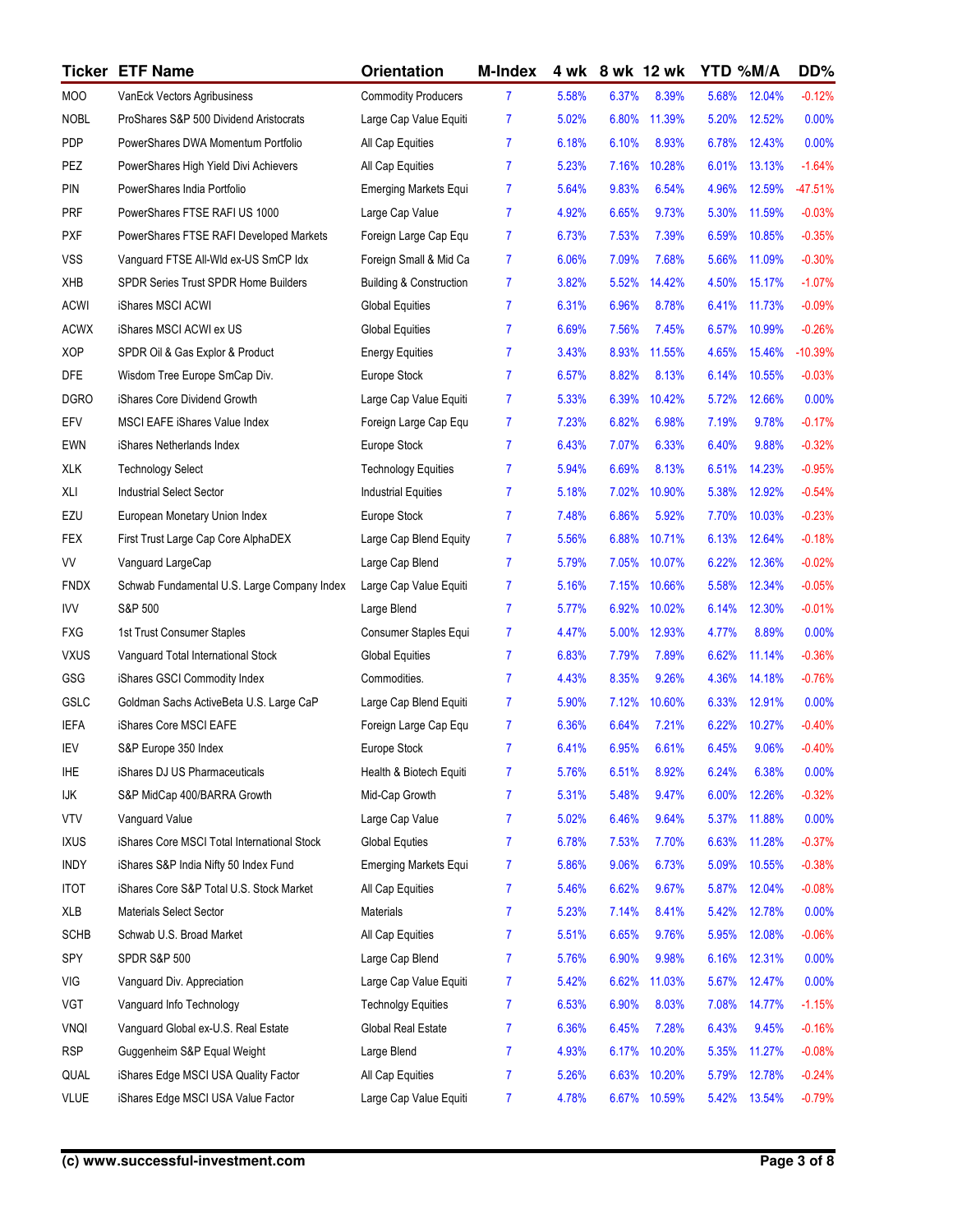|                  | <b>Ticker ETF Name</b>                      | <b>Orientation</b>             | <b>M-Index</b> | 4 wk  | 8 wk 12 wk |        | YTD %M/A |        | DD%       |
|------------------|---------------------------------------------|--------------------------------|----------------|-------|------------|--------|----------|--------|-----------|
| VEU              | Vanguard FTSE All-Word ex-US                | <b>Global Equities</b>         | $\overline{7}$ | 6.75% | 7.88%      | 7.96%  | 6.62%    | 11.18% | $-0.36%$  |
| V <sub>O</sub> O | Vanguard S&P 500                            | Large Cap Blend Equiti         | 7              | 5.77% | 6.98%      | 10.01% | 6.13%    | 12.30% | 0.00%     |
| SCZ              | iShares MSCI EAFE Small-Cap                 | Foreign Small & Mid Ca         | $\overline{7}$ | 6.30% | 7.64%      | 8.59%  | 6.17%    | 12.22% | $-0.41%$  |
| <b>RING</b>      | iShares MCSI Global Gold Miners Fund        | <b>Commodity Producers</b>     | $\overline{7}$ | 5.11% | 10.10%     | 9.73%  | 4.95%    | 6.53%  | $-25.83%$ |
| SDOG             | <b>ALPS Sector Dividend Dogs</b>            | Large Cap Value Equiti         | $\overline{7}$ | 5.75% | 6.54%      | 10.16% | 6.07%    | 10.69% | $-0.08%$  |
| SPHQ             | PowerShares S&P 500 Quality Portfolio       | Large Cap Blend Equiti         | $\overline{7}$ | 5.17% | 6.50%      | 10.11% | 5.48%    | 11.04% | $-0.16%$  |
| <b>VGK</b>       | Vanguard European                           | <b>Europe Equities</b>         | $\overline{7}$ | 6.46% | 7.46%      | 7.24%  | 6.41%    | 9.64%  | $-0.41%$  |
| <b>SCHX</b>      | Schwab U.S. Large-Cap                       | Large Cap Blend Equiti         | $\overline{7}$ | 5.72% | 6.99%      | 9.98%  | 6.13%    | 12.28% | $-0.01%$  |
| <b>SCHM</b>      | Schwab U.S. Mid Cap                         | Mid Cap Blend Equities         | 6              | 4.35% | 5.26%      | 9.33%  | 4.88%    | 11.57% | $-0.21%$  |
| <b>FXN</b>       | 1st Trust Energy AlphaDEX                   | <b>Energy Equities</b>         | 6              | 2.50% | 8.85%      | 10.43% | 3.29%    | 13.79% | $-8.00%$  |
| <b>IYF</b>       | Dow Jones US Financial Sector               | Specialty-Financial            | 6              | 4.76% | 6.17%      | 8.52%  | 5.18%    | 12.71% | $-0.15%$  |
| GDX              | <b>Mkt Vector Gold Miners</b>               | Specialty-Precious Met         | 6              | 4.01% | 7.39%      | 6.86%  | 3.83%    | 5.39%  | $-22.96%$ |
| <b>VYM</b>       | Vanguard High Div. Yield Index              | Large Cap Value                | 6              | 4.35% | 5.42%      | 8.25%  | 4.66%    | 10.40% | $-0.01%$  |
| VEA              | Vanguard FTSE Developed Markets             | Foreign Large Cap              | 6              | 5.86% | 6.55%      | 7.01%  | 5.84%    | 10.16% | $-0.36%$  |
| <b>ITB</b>       | iShares DJ US Home Construction             | <b>Building and Constructi</b> | 6              | 2.46% | 5.02%      | 15.36% | 2.93%    | 21.39% | $-2.70%$  |
| SOXX             | iShares PHLX SOX Semiconductor Sector Index | <b>Technology Equities</b>     | 6              | 5.60% | 4.99%      | 4.76%  | 6.69%    | 14.90% | $-3.99%$  |
| <b>SCHV</b>      | Schwab U.S. Large-Cap Value                 | Large Cap Value Equiti         | 6              | 4.43% | 5.51%      | 8.24%  | 4.77%    | 10.30% | 0.00%     |
| <b>SCHD</b>      | Schwab US Dividend Equity                   | All Cap Equities               | 6              | 4.62% | 6.21%      | 10.18% | 4.89%    | 13.15% | $-0.32%$  |
| <b>IWO</b>       | Russell 2000 Growth                         | Small Growth                   | 6              | 4.30% | 5.10%      | 8.99%  | 5.14%    | 12.07% | $-0.49%$  |
| IWD              | Russell 1000 Value                          | Large Value                    | 6              | 4.46% | 5.93%      | 8.78%  | 4.82%    | 9.79%  | $-0.02%$  |
| IDV              | iShares International Select Dividend       | Foreign Large Cap Equ          | 6              | 5.45% | 6.05%      | 5.99%  | 5.33%    | 6.46%  | $-0.31%$  |
| <b>IVE</b>       | S&P 500/BARRA Value                         | Large Value                    | 6              | 4.78% | 6.42%      | 9.61%  | 5.09%    | 11.01% | $-0.09%$  |
| <b>INDA</b>      | iShares MSCI India                          | <b>Emerging Markets Equi</b>   | 6              | 5.72% | 8.45%      | 5.72%  | 4.57%    | 10.60% | $-0.89%$  |
| <b>IWR</b>       | Russell MidCap Index Fs                     | Mid-Cap Blend                  | 6              | 4.31% | 5.39%      | 8.98%  | 4.89%    | 10.45% | $-0.26%$  |
| <b>BBH</b>       | VanEck Vectors Biotech                      | Health & Biotech               | 6              | 5.43% | 5.21%      | 5.21%  | 6.23%    | 4.14%  | $-3.00%$  |
| EFG              | iShares MSCI EAFE Growth Index              | Foreign Large Cap Equ          | 6              | 5.10% | 6.13%      | 6.74%  | 5.07%    | 9.80%  | $-0.67%$  |
| <b>RHS</b>       | Guggenheim S&P 500 = Wt. Consum Staples     | <b>Consumer Staples</b>        | 6              | 2.26% | 5.00%      | 12.57% | 2.33%    | 8.02%  | 0.00%     |
| VOT              | Vanguard Mid-Cap Growth                     | Mid-Cap Growth                 | 6              | 4.93% | 5.36%      | 8.73%  | 5.57%    | 10.54% | $-0.06%$  |
| EWG              | iShares Germany Index                       | Europe Stock                   | 6              | 6.52% | 6.23%      | 5.40%  | 6.94%    | 10.60% | $-0.95%$  |
| EFA              | MSCI EAFE iShares Index Fd                  | Foreign Large Cap Equ          | 6              | 6.16% | 6.39%      | 6.69%  | 6.09%    | 9.68%  | $-0.39%$  |
| <b>EWL</b>       | iShares Switzerland Index                   | Europe Stock                   | 6              | 5.15% | 6.80%      | 8.13%  | 5.00%    | 7.41%  | 0.00%     |
| VO               | Vanguard Mid-Cap                            | Mid-Cap Blend                  | 6              | 4.63% | 5.82%      | 9.53%  | 5.17%    | 10.48% | $-0.13%$  |
| VOE              | Vanguard Mid Cap Value                      | Mid-Cap Value                  | 6              | 4.39% | 6.25%      | 10.26% | 4.88%    | 10.45% | $-0.17%$  |
| <b>SCHC</b>      | Schwab International SmallCap Equ.          | Foreign Small/Mid Blen         | 6              | 5.90% | 6.02%      | 6.72%  | 5.81%    | 10.38% | $-0.44%$  |
| VPL              | Vanguard Pacific ETF                        | Asia Pacific Equities          | 6              | 6.13% | 6.10%      | 7.36%  | 5.87%    | 12.01% | $-0.31%$  |
| <b>VBK</b>       | Vanguard SmallCap Growth                    | Small Cap Growth               | 6              | 4.55% | 5.13%      | 8.91%  | 5.22%    | 11.76% | $-0.46%$  |
| EWQ              | iShares France Index                        | Europe Stock                   | 6              | 6.65% | 6.35%      | 5.97%  | 6.82%    | 10.07% | $-0.12%$  |
| FEZ              | SPDR Euro Stoxx 50                          | Europe Stock                   | 6              | 7.20% | 5.82%      | 4.56%  | 7.59%    | 8.55%  | $-0.39%$  |
| EWT              | iShares Taiwan Index                        | Pacific Asia/excl. Japan       | 6              | 8.73% | 5.42%      | 3.08%  | 8.01%    | 7.26%  | $-0.53%$  |
| EWU              | iShares United Kingdom Index                | Europe Stock                   | 6              | 5.50% | 7.28%      | 7.84%  | 4.89%    | 8.73%  | $-0.66%$  |
| <b>RWX</b>       | SPDR DJ Wil Intern. RE                      | Real Estate                    | 6              | 3.87% | 6.80%      | 9.47%  | 3.95%    | 7.64%  | $-2.37%$  |
| <b>VIS</b>       | Vanguard Industrials                        | industrials Equities           | 6              | 4.54% | 6.37%      | 9.97%  | 4.87%    | 12.17% | $-0.55%$  |
| VAW              | Vanguard Materials VIPERS                   | Materials                      | 6              | 5.17% | 7.16%      | 8.22%  | 5.41%    | 12.78% | 0.00%     |
| <b>FXB</b>       | CurrencyShares British Pound                | Currency                       | 6              | 5.12% | 4.46%      | 8.12%  | 4.68%    | 7.28%  | $-5.58%$  |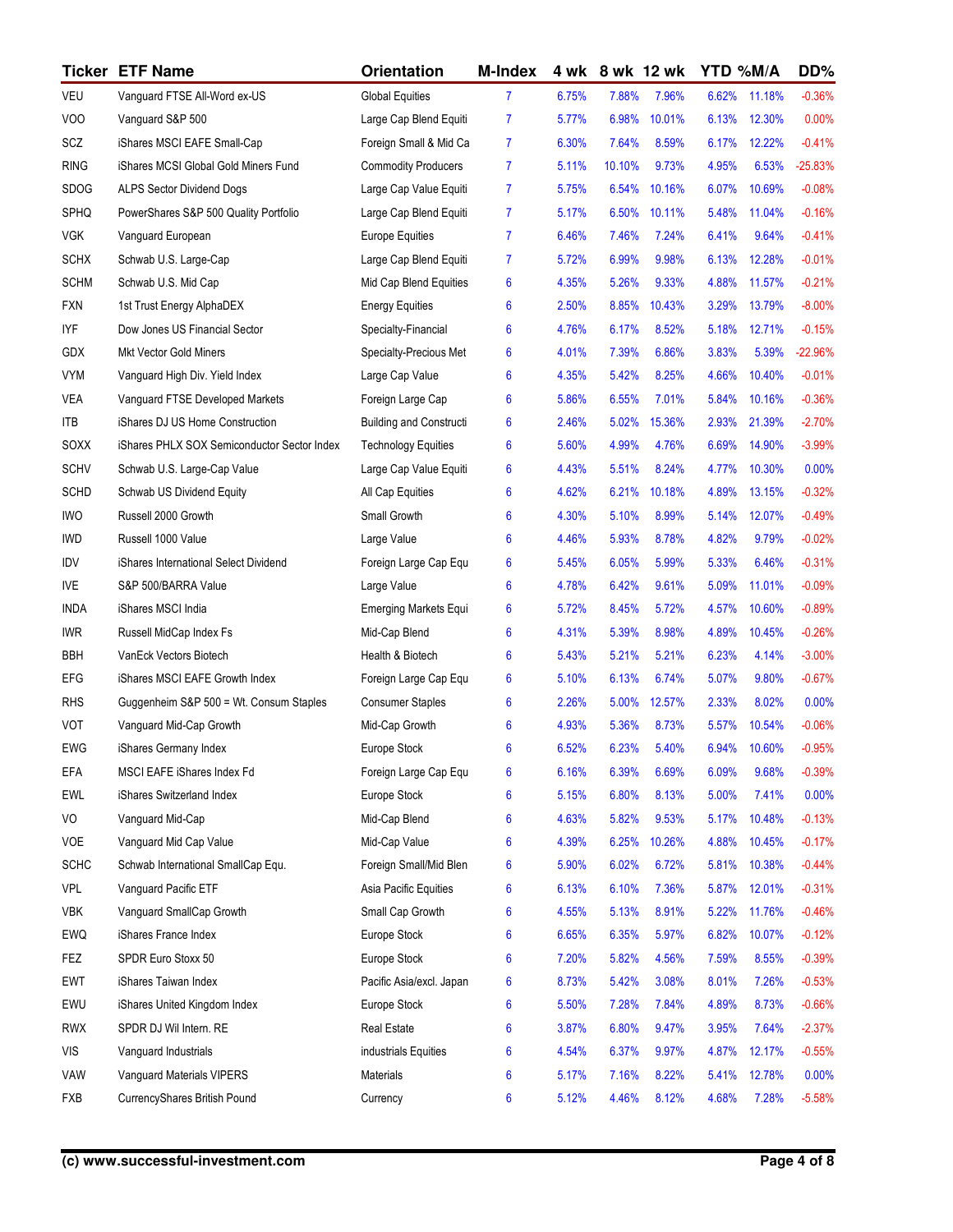|             | <b>Ticker ETF Name</b>                      | Orientation                  | <b>M-Index</b> | 4 wk  | 8 wk 12 wk |       | YTD %M/A |        | DD%       |
|-------------|---------------------------------------------|------------------------------|----------------|-------|------------|-------|----------|--------|-----------|
| VDC         | Vanguard Consumer Staples                   | Consumer Staples Equi        | 5              | 2.72% | 4.14%      | 9.96% | 2.77%    | 5.66%  | $-0.08%$  |
| <b>IJR</b>  | S&P Sm.Cap 600                              | Small Blend                  | 5              | 3.54% | 3.37%      | 7.62% | 4.27%    | 10.47% | $-0.31%$  |
| IJН         | S&P MidCap 400                              | Mid-Cap Blend                | 5              | 4.00% | 4.52%      | 8.62% | 4.52%    | 10.59% | $-0.34%$  |
| HDV         | iShares Core High Dividend                  | Large Cap Value Equiti       | 5              | 2.86% | 4.52%      | 8.29% | 3.05%    | 8.17%  | $-0.14%$  |
| SMH         | VanEch Vectors Semiconductor                | <b>Technology Equities</b>   | 5              | 5.96% | 4.34%      | 2.73% | 6.94%    | 13.72% | $-3.61%$  |
| <b>VXF</b>  | Vanguard Extended Markets VIPERs            | Mid Cap Blend                | 5              | 4.10% | 4.56%      | 8.02% | 4.76%    | 10.59% | $-0.46%$  |
| <b>EWD</b>  | iShares Sweden Index                        | Europe Stock                 | 5              | 6.59% | 5.66%      | 1.74% | 6.84%    | 4.57%  | $-0.98%$  |
| IJT         | S&P SmallCap 600/BARRA Growth               | Small Growth                 | 5              | 4.30% | 4.06%      | 8.43% | 5.13%    | 11.06% | $-0.19%$  |
| <b>XLP</b>  | <b>Consumer Staples Select</b>              | <b>Consumer Staples</b>      | 5              | 2.69% | 4.25%      | 9.98% | 2.71%    | 5.61%  | $-0.07%$  |
| <b>EWH</b>  | iShares Hong Kong Index                     | China Equities               | 5              | 5.77% | 4.25%      | 6.57% | 5.23%    | 8.80%  | $-0.11%$  |
| DBJP        | Deutsche X-Trackers MSCI Japan Hedged       | Japan Equities               | 5              | 4.01% | 4.92%      | 5.25% | 4.04%    | 12.20% | $-1.35%$  |
| <b>FXO</b>  | 1st Trust Financials AlphaDEX               | <b>Financial Equities</b>    | 5              | 4.01% | 4.64%      | 7.56% | 4.44%    | 10.68% | $-0.03%$  |
| IAU         | iShares Gold Trust                          | <b>Precious Metals</b>       | 5              | 4.02% | 5.63%      | 5.46% | 3.44%    | 5.37%  | $-1.82%$  |
| <b>USMV</b> | iShares Edge MSCI Min Vol USA               | All Cap Equities             | 5              | 3.69% | 3.69%      | 6.71% | 3.92%    | 8.27%  | 0.00%     |
| <b>GLD</b>  | <b>SPDR Gold Shares</b>                     | <b>Precious Metals</b>       | 5              | 4.17% | 5.67%      | 5.59% | 3.49%    | 5.42%  | $-1.95%$  |
| VB          | Vanguard SmallCap                           | Small Cap Blend              | 5              | 3.79% | 4.30%      | 7.72% | 4.38%    | 10.20% | $-0.45%$  |
| DBC         | PowerShares DB Commodity Index              | Commodities                  | 5              | 3.38% | 5.94%      | 6.20% | 3.07%    | 11.66% | $-0.58%$  |
| <b>SCHA</b> | Schwab U.S. Small-Cap                       | Small Cap Blend Equiti       | 5              | 3.73% | 4.13%      | 7.51% | 4.52%    | 10.24% | $-0.42%$  |
| <b>IWS</b>  | Russell MidCap Value                        | Mid-Cap Value                | 5              | 3.10% | 4.24%      | 7.74% | 3.49%    | 8.12%  | $-0.27%$  |
| AGQ         | ProShares Ultra Silver                      | Leveraged Commoditie         | 5              | 5.05% | 9.74%      | 0.60% | 3.84%    | 2.62%  | $-37.84%$ |
| SGOL        | ETFS Physical Swiss Gold Shares             | <b>Precious Metals</b>       | 5              | 4.38% | 5.30%      | 5.55% | 3.46%    | 5.40%  | $-1.95%$  |
| MDY         | MidCap Trust Series I                       | Mid-Cap Blend                | 5              | 3.94% | 4.34%      | 8.38% | 4.49%    | 10.38% | $-0.32%$  |
| <b>SCHF</b> | Schwab International Equity                 | Foreign Large Cap Equ        | 5              | 5.78% | 4.92%      | 5.17% | 5.75%    | 9.02%  | $-0.36%$  |
| <b>IFGL</b> | iShares FTSE EPRA/NAREIT Global Real Estate | Global Real Estate           | 5              | 4.98% | 4.77%      | 6.94% | 4.77%    | 6.94%  | $-0.32%$  |
| <b>IWM</b>  | Russell 2000                                | Small Blend                  | 5              | 3.45% | 3.50%      | 6.94% | 4.31%    | 9.77%  | $-0.58%$  |
| <b>HEWJ</b> | iShares Currency Hedged MSCI Japan          | Japan Equities               | 4              | 4.27% | 4.39%      | 4.77% | 4.11%    | 12.06% | $-1.42%$  |
| <b>GDXJ</b> | VanEck Vectors Junior Gold Miners           | <b>Commodity Producers</b>   | 4              | 0.79% | 9.07%      | 6.48% | 1.14%    | 4.09%  | $-33.23%$ |
| <b>BWX</b>  | SPDR Lehman Intl Treasury Bond              | World Gov Bond               | 4              | 3.42% | 3.13%      | 5.32% | 3.06%    | 4.43%  | $-0.09%$  |
| <b>FXY</b>  | CurrencyShares Japanese Yen Trust           | Currency                     | 4              | 3.31% | 3.45%      | 4.29% | 3.14%    | 2.05%  | $-9.18%$  |
| <b>IYK</b>  | Dow Jones US Cons. Goods                    | Consumer Staples Equi        | 4              | 2.15% | 3.90%      | 8.41% | 2.29%    | 5.75%  | $-0.77%$  |
| <b>FXE</b>  | CurrencyShares Euro Currency Trust          | Currency                     | 4              | 3.82% | 4.12%      | 6.19% | 3.33%    | 6.17%  | 0.00%     |
| DJP         | <b>Bloomberg Commodity Index</b>            | Commodities                  | 4              | 3.33% | 6.12%      | 4.71% | 2.99%    | 7.84%  | $-0.44%$  |
| <b>DWX</b>  | SPDR S&P International Dividend             | Foreign Large Cap Equ        | 4              | 3.25% | 3.80%      | 5.42% | 3.37%    | 5.62%  | $-0.16%$  |
| <b>DXJ</b>  | Wisdom Tree Japan Hedged Equity             | Japan Stock                  | 4              | 3.63% | 4.79%      | 4.90% | 3.52%    | 12.04% | $-1.93%$  |
| EWY         | iShares S. Korea Index                      | Pacific Asia/excl. Japan     | 4              | 4.71% | 4.20%      | 3.22% | 4.51%    | 10.75% | 0.00%     |
| <b>VBR</b>  | Vanguard SmallCap Value                     | Small Cap Value              | 4              | 3.16% | 3.62%      | 6.77% | 3.77%    | 8.98%  | $-0.34%$  |
| <b>EPP</b>  | iShares Pacific ex. Japan Index Fund        | Pacific Asia/excl. Japan     | 4              | 4.06% | 4.57%      | 5.05% | 3.97%    | 7.15%  | $-0.48%$  |
| <b>EPHE</b> | iShares MSCI Philippines                    | <b>Emerging Markets Equi</b> | 4              | 2.30% | 8.06%      | 4.68% | 1.91%    | 6.82%  | $-2.05%$  |
| <b>ACWV</b> | iShares Edge MSCI Min Vol Global            | <b>Global Equities</b>       | 4              | 3.87% | 3.54%      | 5.97% | 3.83%    | 7.23%  | 0.00%     |
| <b>DVY</b>  | iShares Select Dividend Index               | Large Cap Value              | 4              | 2.69% | 2.82%      | 6.87% | 2.85%    | 7.47%  | 0.00%     |
| <b>IJS</b>  | S&P SmallCap 600/BARRA Value                | Small Value                  | 4              | 2.64% | 2.52%      | 6.63% | 3.34%    | 9.76%  | $-0.60%$  |
| <b>CWB</b>  | SPDR Barclays Convertible Securities        | Convertible Bonds            | 4              | 4.67% | 2.87%      | 2.93% | 5.00%    | 4.82%  | $-0.19%$  |
| IJJ         | S&P MidCap 400/BARRA Value                  | Mid-Cap Blend                | 4              | 2.47% | 3.09%      | 7.24% | 3.00%    | 8.41%  | $-0.38%$  |
| EWC         | iShares Canada Index                        | Foreign Large Cap Equ        | 3              | 1.96% | 4.35%      | 4.25% | 1.89%    | 7.42%  | $-0.72%$  |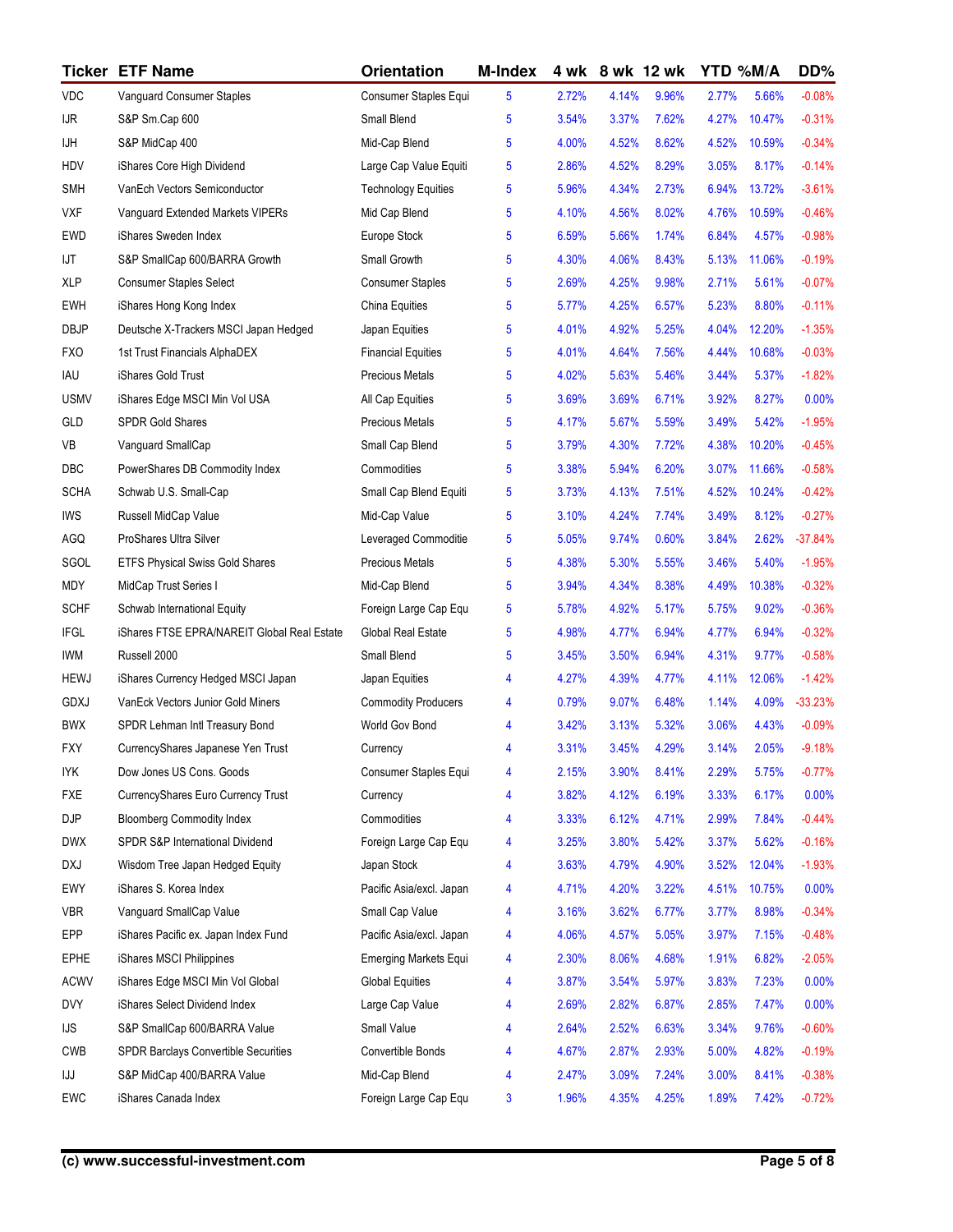|             | <b>Ticker ETF Name</b>                          | Orientation                  | <b>M-Index</b> | 4 wk     | 8 wk 12 wk |          | YTD %M/A |          | DD%            |
|-------------|-------------------------------------------------|------------------------------|----------------|----------|------------|----------|----------|----------|----------------|
| <b>FDL</b>  | 1st Trust Morningstar Div. Lead's               | Large Cap Value              | 3              | 1.96%    | 2.81%      | 6.44%    | 2.16%    | 6.19%    | $-0.23%$       |
| <b>SLV</b>  | iShares Silver Trust                            | Precious Metals              | 3              | 2.71%    | 5.16%      | 0.87%    | 2.00%    | 2.42%    | $-16.79%$      |
| DHS         | Wisdom Tree High-Yield Equity                   | Large Cap Value              | 3              | 1.78%    | 2.74%      | 5.69%    | 2.06%    | 6.19%    | $-0.24%$       |
| SDY         | SPDR Dividend ETF                               | Large Value                  | 3              | 3.18%    | 1.47%      | 5.55%    | 3.45%    | 7.10%    | 0.00%          |
| <b>SIL</b>  | <b>Global X Silver Miners</b>                   | <b>Commodity Producers</b>   | 3              | 1.45%    | 5.99%      | 3.33%    | 0.89%    | $-1.41%$ | $-38.55%$      |
| <b>IVOV</b> | Vanguard S&P Mid-Cap 400 Value                  | Mid Cap Value Equities       | 3              | 2.38%    | 1.89%      | 6.11%    | 2.91%    | 7.76%    | $-0.41%$       |
| TBT         | ProShares UltraShort Lehman 20 Yr Treas         | Leveraged Bonds              | 3              | 4.40%    | 0.88%      | 1.06%    | 4.68%    | $-0.19%$ | $-17.11%$      |
| <b>EWA</b>  | iShares Australia Index                         | Asia Pacific Equities        | 3              | 2.67%    | 4.57%      | 3.61%    | 2.76%    | 5.62%    | $-0.29%$       |
| HEZU        | iShares Currency Hedged MSCI Eurozone           | <b>Europe Equities</b>       | 3              | 3.73%    | 3.01%      | 0.19%    | 4.50%    | 4.06%    | $-1.24%$       |
| <b>IWN</b>  | Russell 2000 Value                              | Small Value                  | 3              | 2.48%    | 1.64%      | 4.53%    | 3.28%    | 7.24%    | $-0.75%$       |
| SPLV        | PowerShares S&P 500 Low Volat.                  | Large Cap Blend              | 3              | 2.30%    | 1.28%      | 4.53%    | 2.37%    | 6.27%    | 0.00%          |
| <b>HEWG</b> | iShares Currency Hedged MSCI Germany            | Europe Equities              | $\overline{2}$ | 2.83%    | 2.37%      | $-0.23%$ | 3.73%    | 4.46%    | $-1.88%$       |
| <b>IHDG</b> | WisdomTree International Hedged Dividend Growt  | Foreign Large Cap Equ        | $\overline{2}$ | 1.61%    | 2.80%      | 1.96%    | 1.80%    | 5.15%    | $-1.68%$       |
| DBEF        | Deutsche X-Trackers MSCI EAFE Hedged            | Foreigh Large Cap Equ        | $\overline{2}$ | 2.64%    | 2.67%      | 1.43%    | 2.83%    | 5.19%    | $-1.03%$       |
| <b>FTGC</b> | First Trust Global Tactical Commodity Strategy  | Commodities                  | $\overline{2}$ | 2.33%    | 2.92%      | 1.69%    | 1.98%    | 4.59%    | $-3.69%$       |
| <b>HEDJ</b> | WisdomTree Europe Hedged Equity                 | <b>Europe Equities</b>       | $\overline{2}$ | 2.91%    | 2.29%      | $-0.84%$ | 3.72%    | 2.63%    | $-1.73%$       |
| <b>HEFA</b> | iShares Currency Hedged MSCI EAFE               | Foreign Large Cap Equ        | $\overline{2}$ | 2.52%    | 2.66%      | 1.43%    | 2.76%    | 5.18%    | $-1.13%$       |
| <b>VOX</b>  | Vanguard Telecom Serv's                         | <b>Communication Equitie</b> | $\overline{2}$ | 0.41%    | 0.69%      | 5.90%    | 1.24%    | 0.48%    | $-11.38%$      |
| DBEU        | Deutsche X-Trackers MSCI Europe Hedged          | Europe Equities              | $\overline{2}$ | 2.14%    | 2.43%      | 0.00%    | 2.50%    | 3.17%    | $-1.15%$       |
| <b>HYS</b>  | PIMCO 0-5 Year High Yield Corp Bond             | High Yield Bonds             | 1              | 0.84%    | 0.31%      | 0.32%    | 0.79%    | 0.17%    | $-0.65%$       |
| <b>XMLV</b> | PowerShares S&P MidCap Low Volatility Portfolio | Mid Cap Blend Equities       | 1              | 1.27%    | $-1.09%$   | 2.72%    | 1.54%    | 4.27%    | $-1.09%$       |
| <b>BKLN</b> | PowerShares Exchange-Traded Fund Trust          | <b>High Yield Bonds</b>      | 1              | 0.70%    | 0.56%      | 0.30%    | 0.61%    | 0.15%    | $-1.02%$       |
| SPHD        | PowerShares S&P 500 HiDivLowVol                 | Large Cap Value              | 1              | 0.47%    | 0.26%      | 2.77%    | 0.66%    | 4.10%    | $-0.51%$       |
| TBF         | ProShares Short 20+Year Treasury                | Inverse Bonds                | $\mathbf{1}$   | 2.24%    | 0.54%      | 0.63%    | 2.33%    | 0.12%    | $-8.47%$       |
| <b>SJNK</b> | SPDR Barclays Short Term High Yield Bond        | <b>High Yield Bonds</b>      | 0              | 0.91%    | 0.18%      | 0.04%    | 0.83%    | $-0.15%$ | $-1.24%$       |
| <b>SHYG</b> | iShares 0-5 Year High Yield Corporate Bond      | <b>High Yield Bonds</b>      | 0              | 0.79%    | 0.32%      | 0.04%    | 0.62%    | $-0.28%$ | $-1.27%$       |
| <b>FLOT</b> | iShares Floating Rate Bond                      | Corporate Bonds              | 0              | 0.33%    | 0.06%      | 0.20%    | 0.33%    | 0.21%    | 0.00%          |
| <b>VCLT</b> | Vanguard Long-Term Corporate Bond               | Corporate Bonds              | 0              | $-0.35%$ | 0.92%      | 0.78%    | $-0.55%$ | 1.59%    | $-2.24%$       |
| <b>RWO</b>  | SPDR DJ Wilshire Global Real Estate             | Global Real Estate           | 0              | $-0.67%$ | $-0.37%$   | 1.87%    | $-0.65%$ | 0.99%    | $-7.35%$       |
| <b>JNK</b>  | Barclays Cap. High Yield Bond                   | High Yield Bond              | 0              | 0.63%    | $-0.14%$   | $-0.35%$ | 0.46%    | $-0.40%$ | $-1.42%$       |
| <b>FTSM</b> | <b>First Trust Enhanced Short Maturity</b>      | <b>Total Bond Market</b>     | 0              | 0.10%    | 0.00%      | 0.00%    | 0.07%    | 0.01%    | $-0.10%$       |
| <b>HYG</b>  | iShares Lehman Hi-Yield Corp.                   | High Yield Bond              | 0              | 0.64%    | $-0.10%$   | $-0.32%$ | 0.49%    | $-0.37%$ | $-1.44%$       |
| <b>TLO</b>  | SPDR Barclays Long Term Treasury                | Government Bonds             | 0              | 0.00%    | 0.00%      | 0.00%    | 0.00%    |          | 0.00% -100.00% |
| <b>HYD</b>  | VanEck Vectors High Yield Municipal Index       | <b>National Munis</b>        | 0              | 0.29%    | 0.32%      | 0.71%    | 0.32%    | 0.63%    | $-3.40%$       |
| <b>ITR</b>  | SPDR Barclays Intermed Term Corp Bond           | Corporate Bonds              | 0              | 0.00%    | 0.00%      | 0.00%    | 0.00%    |          | 0.00% -100.00% |
| <b>SCPB</b> | SPDR Barclays Short Term Corp Bond              | Corporate Bonds              | 0              | 0.00%    | 0.00%      | 0.00%    | 0.00%    |          | 0.00% -100.00% |
| CSJ         | iShares Lehman 1-3 Yr Credit Bd                 | Corporate Bond               | 0              | $-0.15%$ | $-0.42%$   | $-0.64%$ | $-0.16%$ | $-0.72%$ | $-1.62%$       |
| <b>VCSH</b> | Vanguard Short-Term Corporate Bond              | Corporate Bonds              | 0              | $-0.13%$ | $-0.55%$   | $-0.78%$ | $-0.14%$ | $-0.86%$ | $-2.25%$       |
| PHB         | PowerShares High Yield Corp Bond                | <b>High Yield Bonds</b>      | 0              | 0.11%    | $-0.21%$   | $-0.63%$ | $-0.05%$ | $-0.25%$ | $-0.99%$       |
| <b>MUB</b>  | iShares S&P National Muni Bond                  | National Munis               | 0              | $-0.61%$ | $-0.04%$   | $-0.52%$ | $-0.67%$ | $-0.53%$ | $-4.51%$       |
| <b>SCHP</b> | Schwab U.S. TIPs                                | Inflation-Protected Bon      | 0              | $-0.34%$ | $-0.29%$   | $-0.43%$ | $-0.60%$ | $-0.44%$ | $-3.60%$       |
| SHY         | iShares Lehman 1-3 Year Treasury                | Government Bonds             | 0              | $-0.18%$ | $-0.43%$   | $-0.65%$ | $-0.20%$ | $-0.78%$ | $-1.95%$       |
| <b>CLY</b>  | iShares 10 Year Credit Bond                     | Corporate Bonds              | 0              | $-0.73%$ | 0.53%      | 0.66%    | $-0.76%$ | 1.42%    | $-2.62%$       |
| EMB         | iShares Emerging Markets Bond                   | <b>Emerging Market Bond</b>  | 0              | $-0.13%$ | 0.27%      | $-0.30%$ | $-0.26%$ | 0.19%    | $-1.84%$       |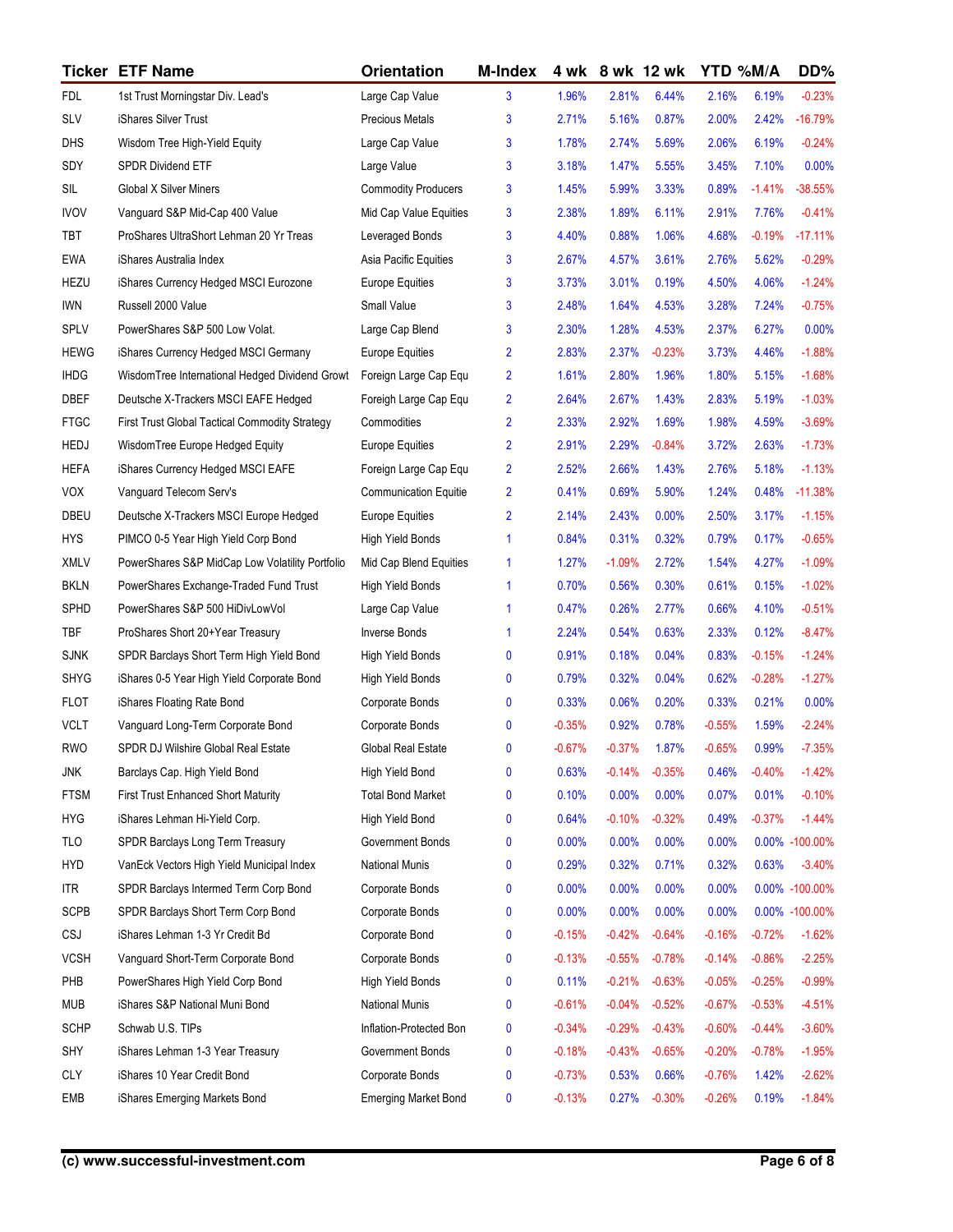| <b>Ticker</b> | <b>ETF Name</b>                                    | Orientation                 | <b>M-Index</b> | 4 wk     | 8 wk 12 wk |           | YTD %M/A |          | DD%       |
|---------------|----------------------------------------------------|-----------------------------|----------------|----------|------------|-----------|----------|----------|-----------|
| <b>SCHO</b>   | Schwab Short-Term U.S. Treasury                    | Government Bonds            | 0              | $-0.20%$ | $-0.44%$   | $-0.66%$  | $-0.20%$ | $-0.80%$ | $-2.02%$  |
| LQD           | iShares iBoxx \$ Liquid Invest. Gr.                | Corporate Bonds             | 0              | $-0.57%$ | 0.03%      | $-0.23%$  | $-0.70%$ | 0.06%    | $-2.97%$  |
| <b>BLV</b>    | Vanguard Long Term Bond                            | Long-Term Bond              | $\mathbf{0}$   | $-0.90%$ | 0.01%      | 0.15%     | $-1.22%$ | 0.45%    | $-7.23%$  |
| <b>BSJI</b>   | Guggenheim BulletShares High Yield Corp Bond       | <b>High Yield Bonds</b>     | 0              | 0.20%    | $-0.24%$   | $-0.28%$  | 0.20%    | $-0.40%$ | $-1.10%$  |
| <b>FLTB</b>   | Fidelity Limited Term Bond                         | Corporate Bonds             | $\mathbf{0}$   | $-0.18%$ | $-0.40%$   | $-0.74%$  | $-0.34%$ | $-0.89%$ | $-2.35%$  |
| TIP           | iShares TIPS Bond Fd                               | Inflation-Protected Bon     | $\mathbf{0}$   | $-0.31%$ | $-0.21%$   | $-0.38%$  | $-0.56%$ | $-0.39%$ | $-3.50%$  |
| <b>VWOB</b>   | Vanguard Emerging Markets Gov Bonds                | <b>Emerging Markets Bon</b> | $\mathbf 0$    | $-0.02%$ | $-0.17%$   | $-0.82%$  | $-0.21%$ | $-0.47%$ | $-2.27%$  |
| CRED          | iShares Core U.S. Credit Bond                      | <b>Bonds</b>                | $\mathbf{0}$   | $-0.57%$ | $-0.23%$   | $-0.45%$  | $-0.60%$ | $-0.38%$ | $-2.90%$  |
| <b>VGSH</b>   | Vanguard Short-Term Government                     | Government Bonds            | $\mathbf{0}$   | $-0.17%$ | $-0.48%$   | $-0.64%$  | $-0.23%$ | $-0.82%$ | $-2.12%$  |
| IYZ           | Down Jones US Telecom                              | Commun. Equities            | 0              | $-0.61%$ | $-2.16%$   | 1.48%     | 0.27%    | $-5.04%$ | $-19.29%$ |
| <b>BSV</b>    | Vanguard Short Term Bond                           | <b>Total Bond Market</b>    | $-1$           | $-0.28%$ | $-0.64%$   | $-0.88%$  | $-0.32%$ | $-1.05%$ | $-2.76%$  |
| <b>BOND</b>   | PIMCO Total Return Active Exchange-Traded          | <b>Total Bond Market</b>    | $-1$           | $-0.60%$ | $-0.81%$   | $-0.73%$  | $-0.58%$ | $-0.84%$ | $-2.58%$  |
| <b>BNDX</b>   | Vanguard Total International Bond                  | <b>Total Bond Market</b>    | $-1$           | $-0.24%$ | $-1.38%$   | $-1.33%$  | $-0.31%$ | $-0.81%$ | $-3.52%$  |
| AGG           | iShares Lehman Aggregate Bond                      | Intermediate-Term Bon       | $-1$           | $-0.60%$ | $-0.47%$   | $-0.71%$  | $-0.70%$ | $-0.81%$ | $-4.13%$  |
| DBA           | PowerShares DB Agriculture Fd                      | Agriculture Commoditie      | $-1$           | 0.11%    | $-1.78%$   | $-3.45%$  | $-0.11%$ | $-2.83%$ | $-18.38%$ |
| <b>BND</b>    | Vanguard Total Bond Market                         | Intermediate-Term Bon       | $-1$           | $-0.60%$ | $-0.69%$   | $-0.95%$  | $-0.76%$ | $-1.01%$ | $-4.64%$  |
| <b>VGIT</b>   | Vanguard Intermediate-Term Gov Bonds               | Government Bonds            | $-1$           | $-0.83%$ | $-1.20%$   | $-1.66%$  | $-0.92%$ | $-1.89%$ | $-6.05%$  |
| <b>BAB</b>    | PowerShares Build America Bond Portfolio           | <b>National Munis</b>       | $-1$           | $-1.60%$ | $-1.08%$   | $-1.38%$  | $-1.89%$ | $-0.55%$ | $-5.49%$  |
| <b>BIV</b>    | Vanguard Intermed. Term Bond                       | Intermediate-Term Bon       | $-1$           | $-0.87%$ | $-1.33%$   | $-1.73%$  | $-1.04%$ | $-1.81%$ | $-6.30%$  |
| CIU           | iShares Lehman Intermed. Credit                    | Intermediate-Term Bon       | $-1$           | $-0.41%$ | $-0.67%$   | $-0.91%$  | $-0.43%$ | $-0.92%$ | $-2.78%$  |
| IEI           | iShares Lehman 3-7 Yr. Tresury                     | Government Bonds            | $-1$           | $-0.67%$ | $-1.03%$   | $-1.48%$  | $-0.75%$ | $-1.72%$ | $-5.04%$  |
| PZA           | Pshares Insured National Munis                     | National Munis              | $-1$           | $-1.09%$ | 0.12%      | $-0.47%$  | $-1.24%$ | $-0.33%$ | $-4.17%$  |
| PFF           | iShares S&P Preferred Stock                        | Preferred Stock/Conver      | $-1$           | $-0.29%$ | $-1.53%$   | $-0.84%$  | $-0.26%$ | $-1.86%$ | $-5.73%$  |
| <b>PCY</b>    | PowerShares Emerging Markets Sovereign Debt P      | <b>Emerging Markets Bon</b> | $-1$           | $-0.68%$ | 0.14%      | $-1.41%$  | $-0.78%$ | $-0.82%$ | $-5.30%$  |
| <b>VRP</b>    | PowerShares Variable Rate Preferred Portfolio      | Preferred Stock             | $-1$           | $-0.51%$ | $-0.82%$   | $-1.50%$  | $-0.51%$ | $-1.62%$ | $-3.00%$  |
| <b>VTIP</b>   | Vanguard Short-Term Inflation-Protected Securities | Inflation-Protected Bon     | $-1$           | 0.04%    | $-1.43%$   | $-1.61%$  | $-0.10%$ | $-1.20%$ | $-1.91%$  |
| <b>SCHR</b>   | Schwab Intermediate-Term U.S. Treasury             | Government Bonds            | $-1$           | $-0.79%$ | $-1.10%$   | $-1.56%$  | $-0.81%$ | $-1.81%$ | $-5.77%$  |
| <b>SCHZ</b>   | Schwab US Aggregate Bond                           | <b>Total Bond Market</b>    | $-1$           | $-0.63%$ | $-0.84%$   | $-1.09%$  | $-0.73%$ | $-1.10%$ | $-4.35%$  |
| ITM           | VanEck Vectors AMT-Free Intermed Municipal         | <b>National Munis</b>       | $-1$           | $-0.96%$ | $-0.25%$   | $-1.04%$  | $-0.91%$ | $-0.78%$ | $-4.18%$  |
| <b>GVI</b>    | iShares Lehman Interm. Govt/Credit                 | <b>Total Bond Market</b>    | $-1$           | $-0.46%$ | $-0.87%$   | $-1.18%$  | $-0.55%$ | $-1.32%$ | $-3.91%$  |
| GOVT          | iShares Core U.S. Treasury Bond                    | Government Bonds            | $-1$           | $-0.80%$ | $-0.84%$   | $-1.19%$  | $-0.80%$ | $-1.37%$ | $-5.86%$  |
| <b>FPE</b>    | First Trust Preferred Securities and Income        | Preferred Stock             | $-1$           | $-0.25%$ | $-0.40%$   | $-1.14%$  | $-0.30%$ | $-0.38%$ | $-1.29%$  |
| <b>VCIT</b>   | Vanguard Intermediate-Term Corporate Bond          | Corporate Bonds             | $-1$           | $-0.61%$ | $-0.80%$   | $-1.13%$  | $-0.69%$ | $-0.99%$ | $-3.63%$  |
| <b>TOTL</b>   | SPDR DoubleLine Total Return Tactical              | <b>Total Bond Market</b>    | $-1$           | $-0.54%$ | $-0.96%$   | $-1.31%$  | $-0.64%$ | $-1.55%$ | $-3.82%$  |
| ZROZ          | PIMCO 25 Yr Zero Coupon US Treas Idx Exchg-Tr      | Government Bonds            | $-2$           | $-3.27%$ | $-0.61%$   | $-0.54%$  | $-3.66%$ | $-0.26%$ | $-17.99%$ |
| <b>VGLT</b>   | Vanguard Long-Term Government Bonds                | Government Bonds            | $-2$           | $-2.07%$ | $-1.04%$   | $-1.22%$  | $-2.27%$ | $-1.15%$ | $-13.28%$ |
| <b>PGX</b>    | PowerShares Preferred Portfolio                    | Preferred Stock/Conver      | $-2$           | $-1.95%$ | $-2.60%$   | $-2.41%$  | $-1.75%$ | $-2.77%$ | $-5.62%$  |
| PGF           | PowerShares Fin. Preferred Portf.                  | Specialty-Financial         | $-2$           | $-1.54%$ | $-2.11%$   | $-1.64%$  | $-1.54%$ | $-2.02%$ | -4.86%    |
| EDV           | Vanguard Extended Duration Treasury                | Government Bonds            | $-2$           | $-2.95%$ | $-0.99%$   | $-1.06%$  | $-3.08%$ | $-0.76%$ | $-19.30%$ |
| IEF           | iShares Lehman 7-10 Yr Treasury                    | Government Bonds            | $-2$           | $-1.25%$ | $-1.53%$   | $-2.00%$  | $-1.41%$ | $-2.31%$ | $-8.54%$  |
| TLH           | iShares Lehman 10-20 Yr Treasury                   | Government Bonds            | $-2$           | $-1.59%$ | $-1.45%$   | $-2.02%$  | $-1.69%$ | $-2.06%$ | $-10.00%$ |
| TLT           | iShares 20+ Treas. Bd                              | Government Bonds            | $-2$           | $-2.06%$ | $-0.86%$   | $-1.00\%$ | $-2.22%$ | $-0.90%$ | $-13.61%$ |
| <b>RWR</b>    | Wilshire REIT Fund                                 | Real Estate                 | $-3$           | $-3.58%$ | $-4.25%$   | $-2.43%$  | $-3.59%$ | $-2.66%$ | $-13.15%$ |
| JXI           | iShares S&P Global Utilities                       | Utilities Equities          | $-3$           | $-0.63%$ | $-6.96%$   | $-5.53%$  | $-0.67%$ | $-3.03%$ | $-7.20%$  |